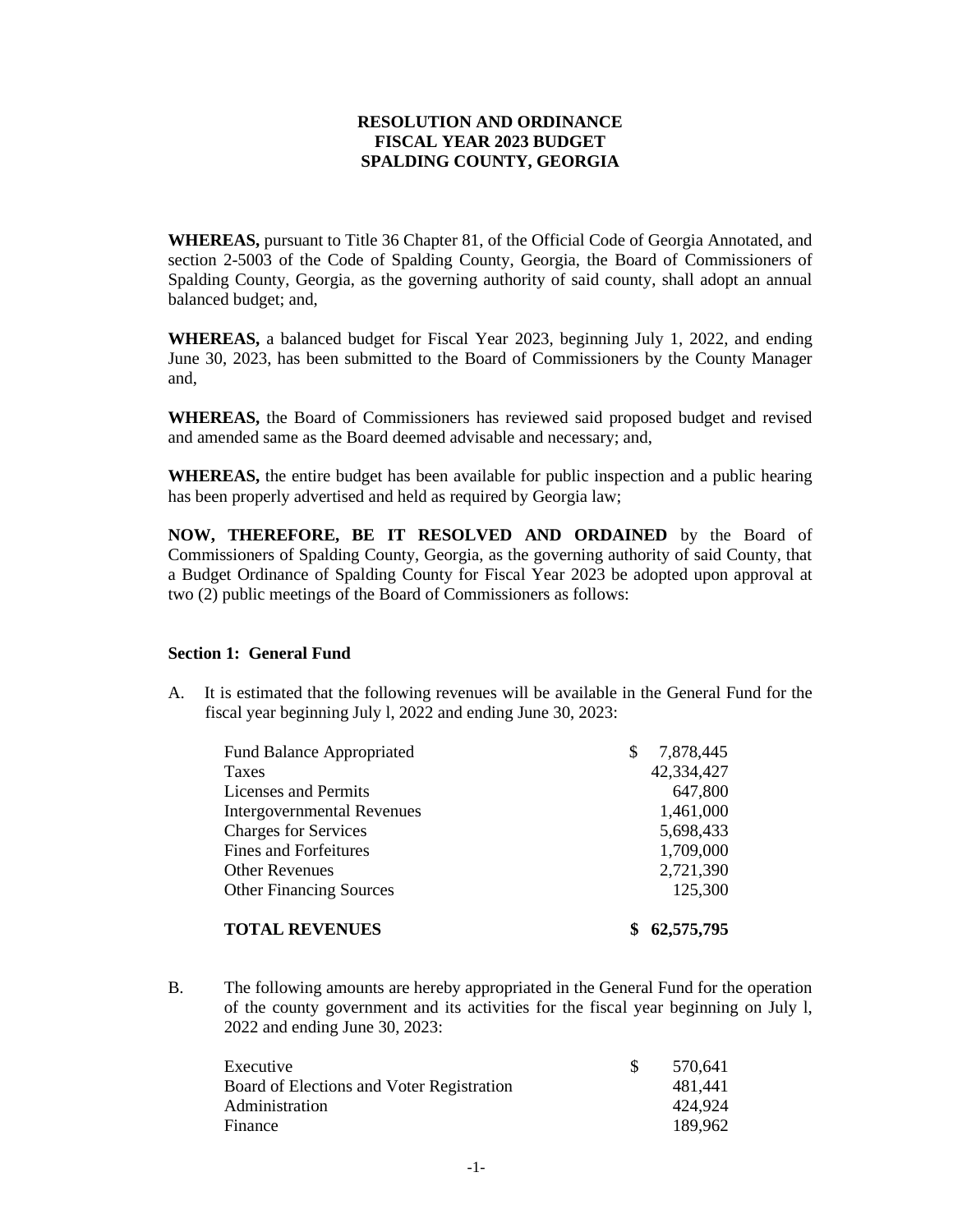| <b>Information Systems</b>                                                               | 98,645           |
|------------------------------------------------------------------------------------------|------------------|
| <b>Human Resources</b>                                                                   | 258,050          |
| <b>Tax Commissioner</b>                                                                  | 1,216,387        |
| <b>Tax Assessor</b>                                                                      | 855,737          |
| <b>Construction &amp; Maintenance</b>                                                    | 619,332          |
| <b>Janitorial Services</b>                                                               | 149,766          |
| <b>Public Information</b>                                                                | 103,556          |
| <b>General Appropriations</b>                                                            | 4,958,384        |
| <b>Superior Court</b>                                                                    | 241,000          |
| Griffin Judicial Circuit                                                                 | 465,367          |
| Clerk of Court                                                                           | 1,198,235        |
| <b>District Attorney</b>                                                                 | 621,790          |
| <b>State Court</b>                                                                       | 796,519          |
| <b>Accountability Court</b>                                                              | 201,995          |
| Solicitor                                                                                | 691,037          |
| <b>Magistrate Court</b>                                                                  | 1,118,824        |
| Probate Court                                                                            | 333,430          |
| <b>Public Defender</b>                                                                   | 187,996          |
| <b>Public Defender Circuit</b>                                                           | 469,194          |
| <b>Sheriff Administration</b>                                                            | 1,615,722        |
| <b>Sheriff Victim Services</b>                                                           | 96,986           |
| <b>Sheriff Warrant Division</b>                                                          | 1,621,510        |
|                                                                                          | 1,791,361        |
| <b>Sheriff Criminal Investigation Division</b><br><b>Sheriff Uniform Patrol Division</b> | 4,851,188        |
| Jail                                                                                     | 10,435,748       |
|                                                                                          |                  |
| <b>Special Operations</b><br>Correctional Institution                                    | 1,357,966        |
| Juvenile Probation                                                                       | 8,549,631        |
|                                                                                          | 743,914          |
| Coroner                                                                                  | 87,371           |
| 800 MHz Communication                                                                    | 552,591          |
| <b>Animal Control</b>                                                                    | 537,762          |
| <b>Homeland Security</b>                                                                 | 112,209          |
| Public Works                                                                             | 5,301,163        |
| Solid Waste                                                                              | 1,139,429        |
| Garage                                                                                   | 559,666          |
| Health                                                                                   | 459,022          |
| Welfare                                                                                  | 44,654           |
| Recreation                                                                               | 1,549,973        |
| Senior Citizens Bus                                                                      | 32,188           |
| <b>Boost Grant</b>                                                                       | 94,208           |
| Parks                                                                                    | 2,370,584        |
| Library                                                                                  | 200,980          |
| <b>Cooperative Extension Service</b>                                                     | 203,515          |
| <b>Community Development</b>                                                             | 1,333,155        |
| Code Enforcement                                                                         | 231,087          |
| Griffin-Spalding County Development Authority                                            | 450,000          |
| <b>TOTAL EXPENDITURES</b>                                                                | 62,575,795<br>\$ |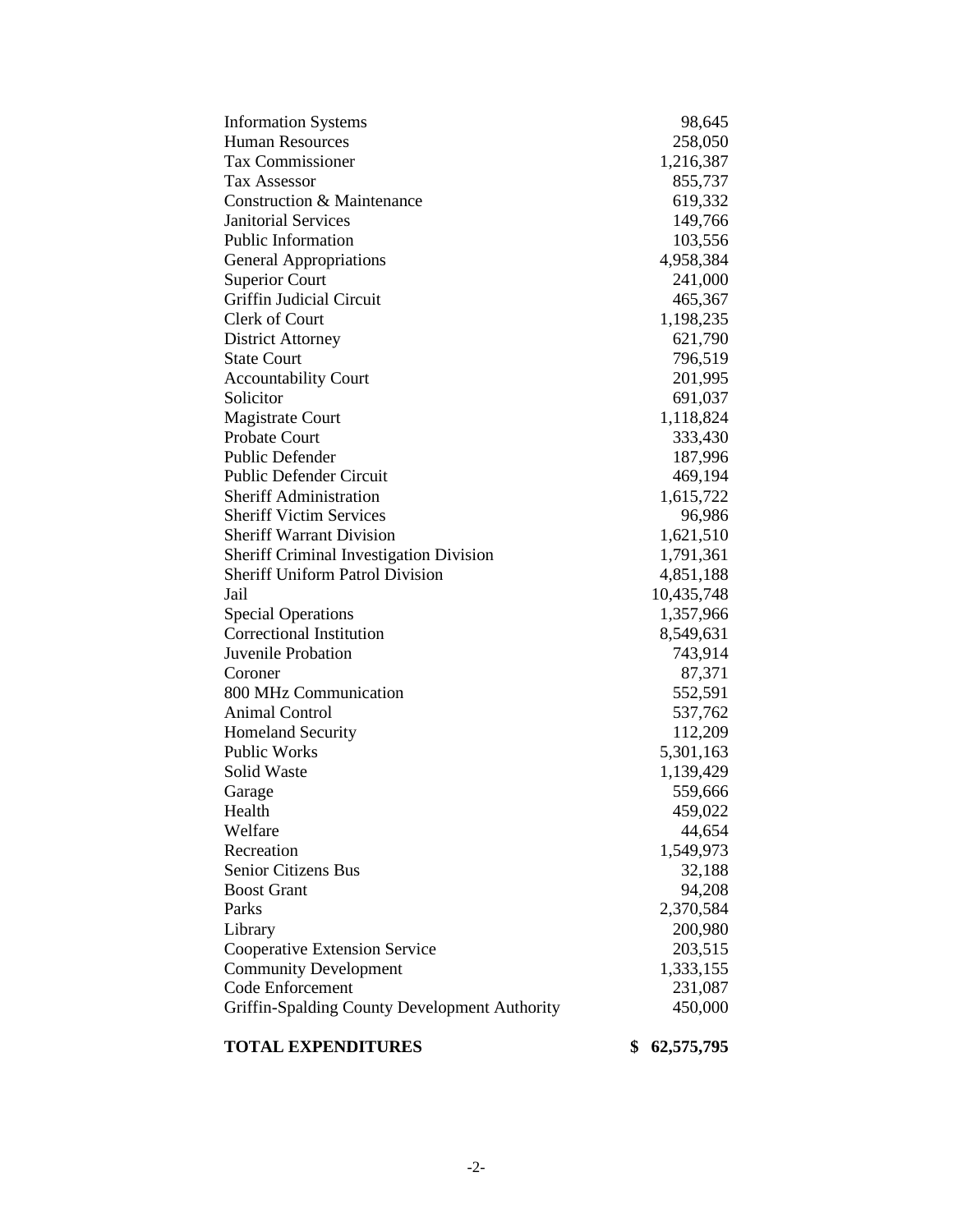# **Section 2: Law Library Fund**

A. It is estimated that the following revenues will be available in the Law Library Fund for the fiscal year beginning July l, 2022 and ending June 30, 2023:

| <b>TOTAL REVENUES</b> | 75,000 |
|-----------------------|--------|

B. The following amounts are hereby appropriated in the Law Library Fund for the fiscal year beginning July l, 2022 and ending June 30, 2023:

| <b>TOTAL EXPENDITURES</b> | 75,000 |
|---------------------------|--------|
|                           |        |
| Law Library               | 75,000 |

# **Section 3: Confiscated Assets Fund**

A. It is estimated that the following revenues will be available in the Confiscated Assets Fund for the fiscal year beginning July 1, 2022 and ending June 30, 2023:

| <b>TOTAL REVENUES</b> | 350,000 |
|-----------------------|---------|
| Fines and Forfeitures | 350,000 |

B. The following amounts are hereby appropriated in the Confiscated Assets Fund for the fiscal year beginning July 1, 2022 and ending June 30, 2023:

| Public Safety             | 350,000 |
|---------------------------|---------|
| <b>TOTAL EXPENDITURES</b> | 350,000 |

# **Section 4: Victims of Crime Assistance Fund**

A. It is estimated that the following revenues will be available in the Victims of Crime Assistance Fund for the fiscal year beginning July 1, 2022 and ending June 30, 2023:

| <b>TOTAL REVENUES</b> | 90,000 |
|-----------------------|--------|
| Fines and Forfeitures | 90,000 |

B. The following amounts are hereby appropriated in the Victims of Crime Assistance Fund for the fiscal year beginning July 1, 2022 and ending June 30, 2023:

| <b>TOTAL EXPENDITURES</b>   | 90,000 |
|-----------------------------|--------|
| Victims of Crime Assistance | 90.000 |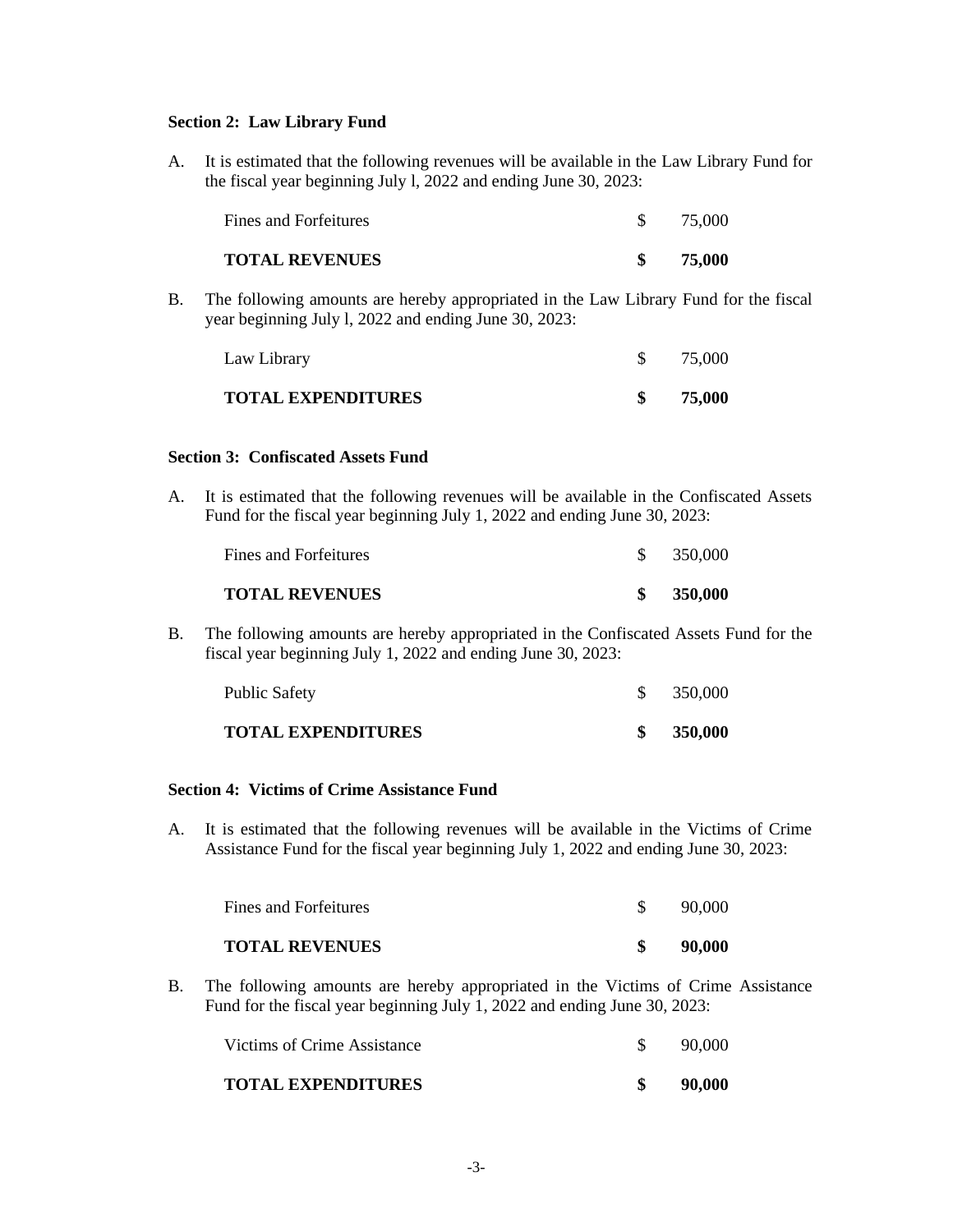# **Section 5: Emergency Telephone System Fund**

A. It is estimated that the following revenues will be available in the Emergency Telephone System Fund for the fiscal year beginning July 1, 2022 and ending June 30, 2023:

| <b>TOTAL REVENUES</b>            | \$2,079,381 |
|----------------------------------|-------------|
| <b>Other Financing Sources</b>   | 540.991     |
| <b>Charges for Services</b>      | 1.389.000   |
| <b>Fund Balance Appropriated</b> | 149.390     |

B. The following amounts are hereby appropriated in the Emergency Telephone System Fund for the fiscal year beginning July 1, 2022 and ending June 30, 2023:

| <b>TOTAL EXPENDITURES</b>       | \$2,079,381 |
|---------------------------------|-------------|
| <b>Emergency Communications</b> | \$2,079,381 |

# **Section 6: CSBG Fund**

A. It is estimated that the following revenues will be available in the CSBG Fund for the fiscal year beginning July l, 2022 and ending June 30, 2023:

| <b>TOTAL REVENUES</b>     | 144,927 |
|---------------------------|---------|
| Intergovernmental Revenue | 144,927 |

B. The following amounts are hereby appropriated in the CSBG Fund for the fiscal year beginning July l, 2022 and ending June 30, 2023:

| <b>TOTAL EXPENDITURES</b>      | \$. | 144,927 |
|--------------------------------|-----|---------|
| <b>Youth Nutrition Program</b> |     | 16,500  |
| Emergency Food & Shelter       |     | 60,000  |
| After School Program           |     | 28,577  |
| <b>General Appropriations</b>  |     | 39,850  |

# **Section 7: Senior Nutrition Fund**

A. It is estimated that the following revenues will be available in the Senior Nutrition Fund for the fiscal year beginning July 1, 2022 and ending June 30, 2023:

| <b>TOTAL REVENUES</b>            | \$  | 566,823 |
|----------------------------------|-----|---------|
| <b>Other Financing Sources</b>   |     | 89.397  |
| Contributions and Donations      |     | 40,000  |
| <b>Intergovernmental Revenue</b> | SS. | 437.426 |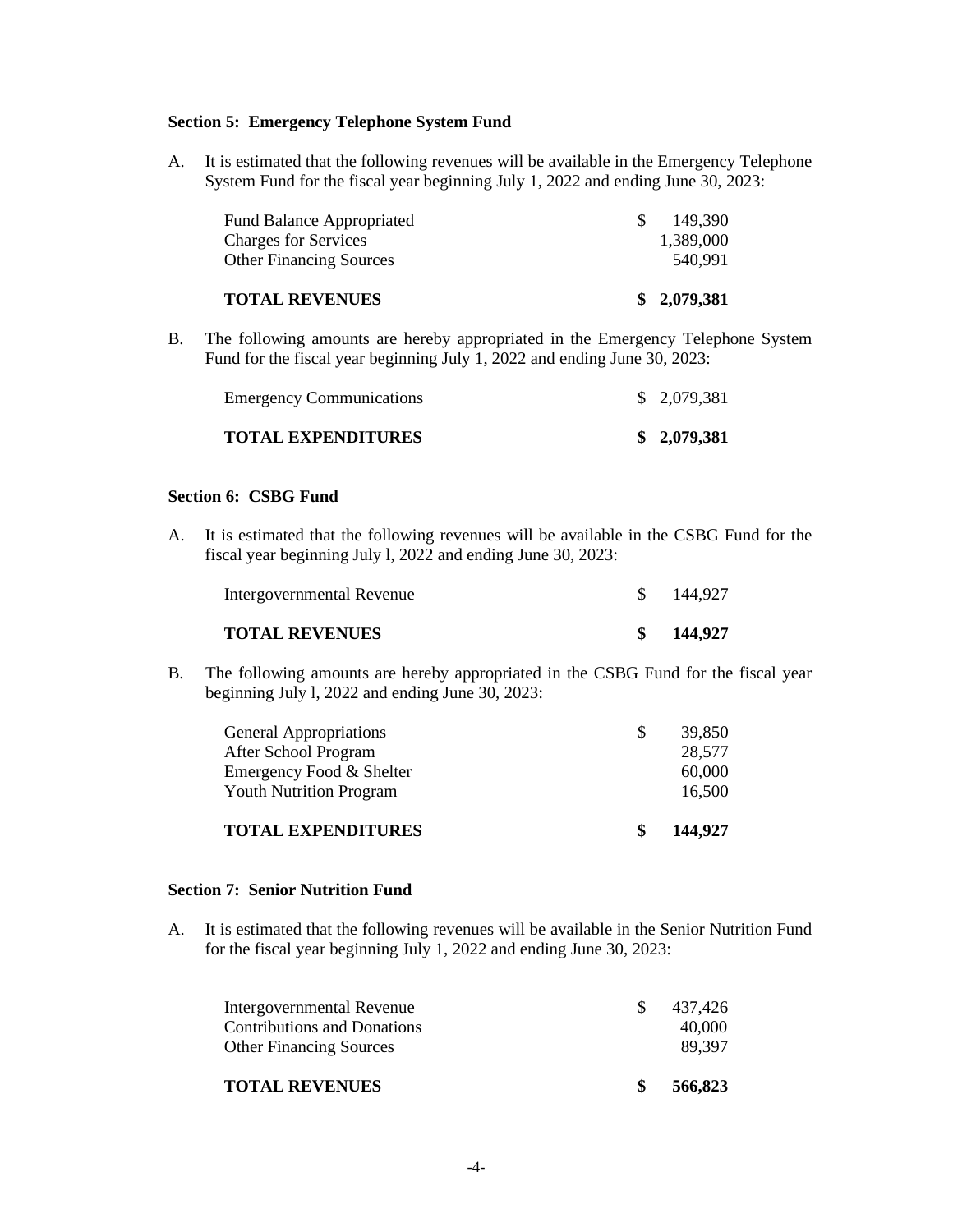B. The following amounts are hereby appropriated in the Senior Nutrition Fund for the Fiscal year beginning July 1, 2022 and ending June 30, 2023:

| <b>Senior Nutrition</b>   | 566.823 |
|---------------------------|---------|
| <b>TOTAL EXPENDITURES</b> | 566.823 |

#### **Section 8: CDBG Dundee Mill Village Fund Phase II**

A. It is estimated that the following revenues will be available in the CDBG Dundee Mill Village Fund Phase II for the fiscal year beginning July 1, 2022 and ending June 30, 2023:

| <b>TOTAL REVENUES</b>      | 300,000 |
|----------------------------|---------|
| Intergovernmental Revenues | 300,000 |

B. The following amounts are hereby appropriated in the CDBG Dundee Mill Village Fund Phase II for the fiscal year beginning July 1, 2022 and ending June 30, 2023:

| <b>TOTAL EXPENDITURES</b> | 300,000 |
|---------------------------|---------|
| Capital Projects          | 300.000 |

## **Section 9: Impact Fees Fund**

A. It is estimated that the following revenues will be available in the Impact Fees Fund for the fiscal year beginning July 1, 2022 and ending June 30, 2023:

| <b>TOTAL REVENUES</b>            | \$3,331,000 |
|----------------------------------|-------------|
| <b>Charges for Services</b>      | 592.300     |
| <b>Fund Balance Appropriated</b> | \$2,738,700 |

B. The following amounts are hereby appropriated in the Impact Fees Fund for the fiscal year beginning July 1, 2022 and ending June 30, 2023:

| <b>TOTAL EXPENDITURES</b>   | \$3,331,000 |
|-----------------------------|-------------|
| Capital Improvement Program | \$3,331,000 |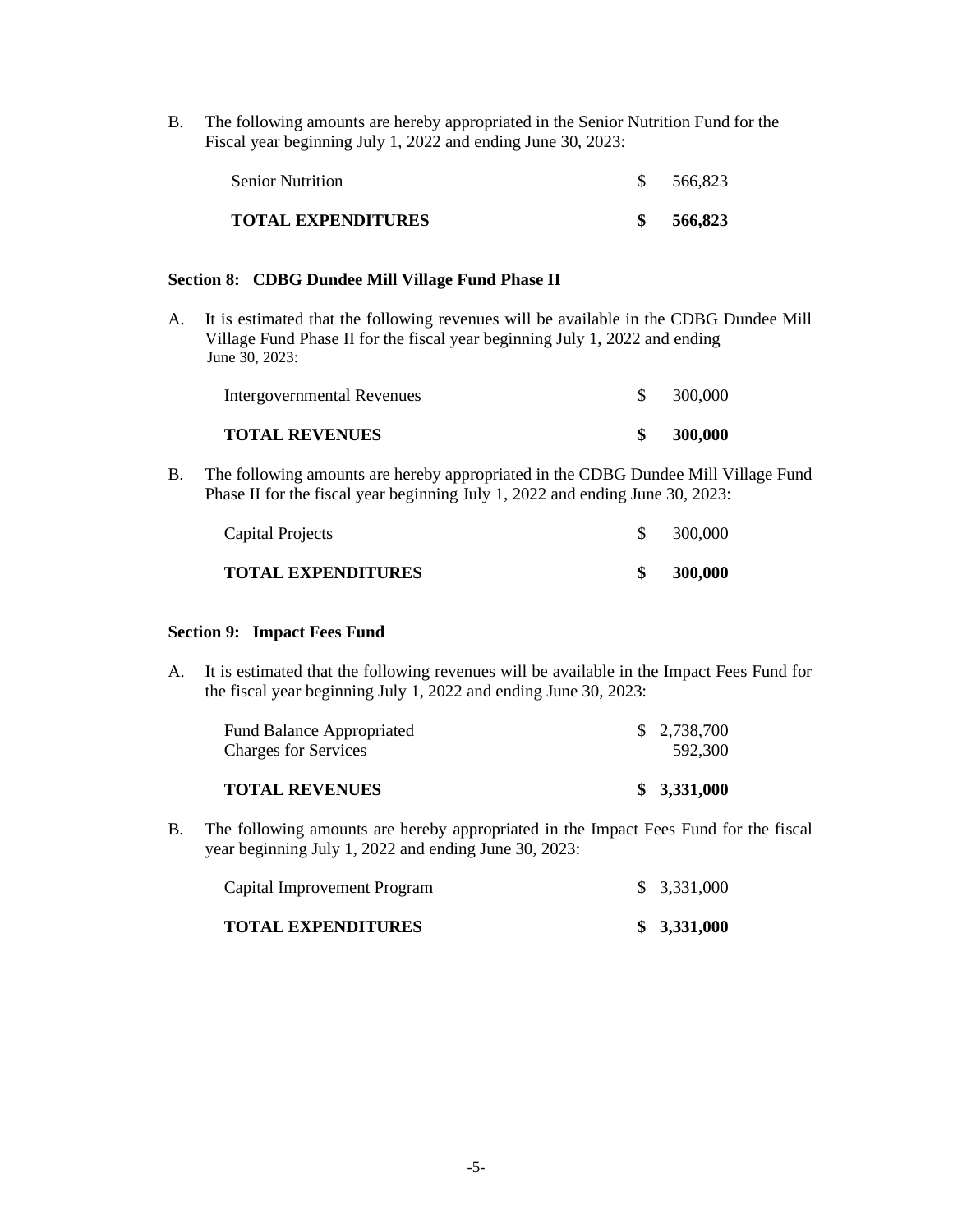# **Section 10: Fire District Fund**

A. It is estimated that the following revenues will be available in the Fire District Fund for the fiscal year beginning July 1, 2022 and ending June 30, 2023:

| <b>TOTAL REVENUES</b>            |     | \$8,102,055 |
|----------------------------------|-----|-------------|
| <b>Charges for Services</b>      |     | 64.638      |
| <b>Taxes</b>                     |     | 7,663,113   |
| <b>Fund Balance Appropriated</b> | SS. | 374.304     |

B. The following amounts are hereby appropriated in the Fire District Fund for the fiscal year beginning July 1, 2022 and ending June 30, 2023:

| Fire Department           | \$8,102,055 |
|---------------------------|-------------|
| <b>TOTAL EXPENDITURES</b> | \$8,102,055 |

# **Section 11: Hotel/Motel Tax Fund**

A. It is estimated that the following revenues will be available in the Hotel/Motel Tax Fund for the fiscal year beginning July l, 2022 and ending June 30, 2023:

| <b>TOTAL REVENUES</b>                            | 384,200           |
|--------------------------------------------------|-------------------|
| <b>Fund Balance Appropriated</b><br><b>Taxes</b> | 50.000<br>334,200 |

B. The following amounts are hereby appropriated in the Hotel/Motel Tax Fund for the fiscal year beginning July l, 2022 and ending June 30, 2023:

| <b>TOTAL EXPENDITURES</b> | 384,200 |
|---------------------------|---------|
| Tourism                   | 384,200 |

# **Section 12: Capital Projects 2016 SPLOST Fund**

A. It is estimated that the following revenues will be available in the Capital Projects 2016 SPLOST Fund for the fiscal year beginning July 1, 2022 and ending June 30, 2023:

| <b>TOTAL REVENUES</b>            | \$6,540,000 |
|----------------------------------|-------------|
| <b>Fund Balance Appropriated</b> | \$6,540,000 |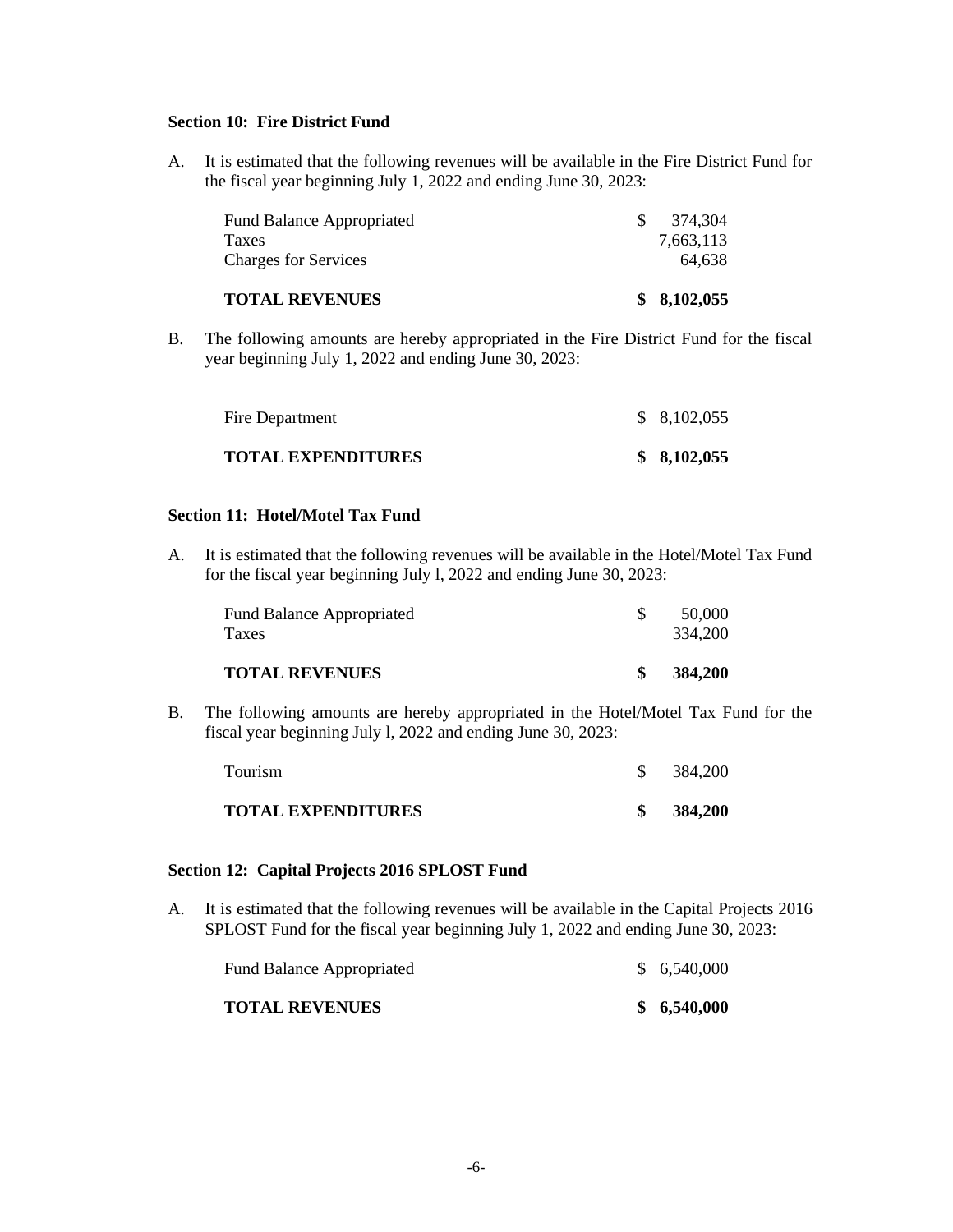B. The following amounts are hereby appropriated in the Capital Projects 2016 SPLOST Fund for the fiscal year beginning July 1, 2022 and ending June 30, 2023:

| TOTAL EXPENDITURES | \$6,540,000 |
|--------------------|-------------|
| Capital Projects   | \$6,540,000 |

#### **Section 13: Capital Projects Fund 2022 T-SPLOST**

A. It is estimated that the following revenues will be available in the Capital Projects Fund 2022 T-SPLOST for the fiscal year beginning July 1, 2022 and ending June 30, 2023:

| <b>TOTAL REVENUES</b> | \$4,411,250 |
|-----------------------|-------------|
| Taxes                 | \$4,411,250 |

B. The following amounts are hereby appropriated in the Capital Projects Fund 2022 T-SPLOST for the fiscal year beginning July l, 2022 and ending June 30, 2023:

| <b>TOTAL EXPENDITURES</b> | \$4,411,250 |
|---------------------------|-------------|
| Capital Projects          | \$4,411,250 |

## **Section 14: Capital Projects**

A. It is estimated that the following revenues will be available in the Capital Projects Fund for the fiscal year beginning July 1, 2022 and ending June 30, 2023:

B. The following amounts are hereby appropriated in the Capital Projects Fund for the fiscal year beginning July 1, 2022 and ending June 30, 2023:

| Capital Projects          | $\frac{\$}{177,500}$ |
|---------------------------|----------------------|
| <b>TOTAL EXPENDITURES</b> | \$177,500            |

## **Section 15: Debt Service Airport Authority 2015 Bond Fund**

A. It is estimated that the following revenues will be available in the Debt Service Airport Authority 2015 Bond Fund for the fiscal year beginning July 1, 2022 and ending June 30, 2023:

| <b>TOTAL REVENUE</b>           | 366,590 |
|--------------------------------|---------|
| <b>Other Financing Sources</b> | 366,590 |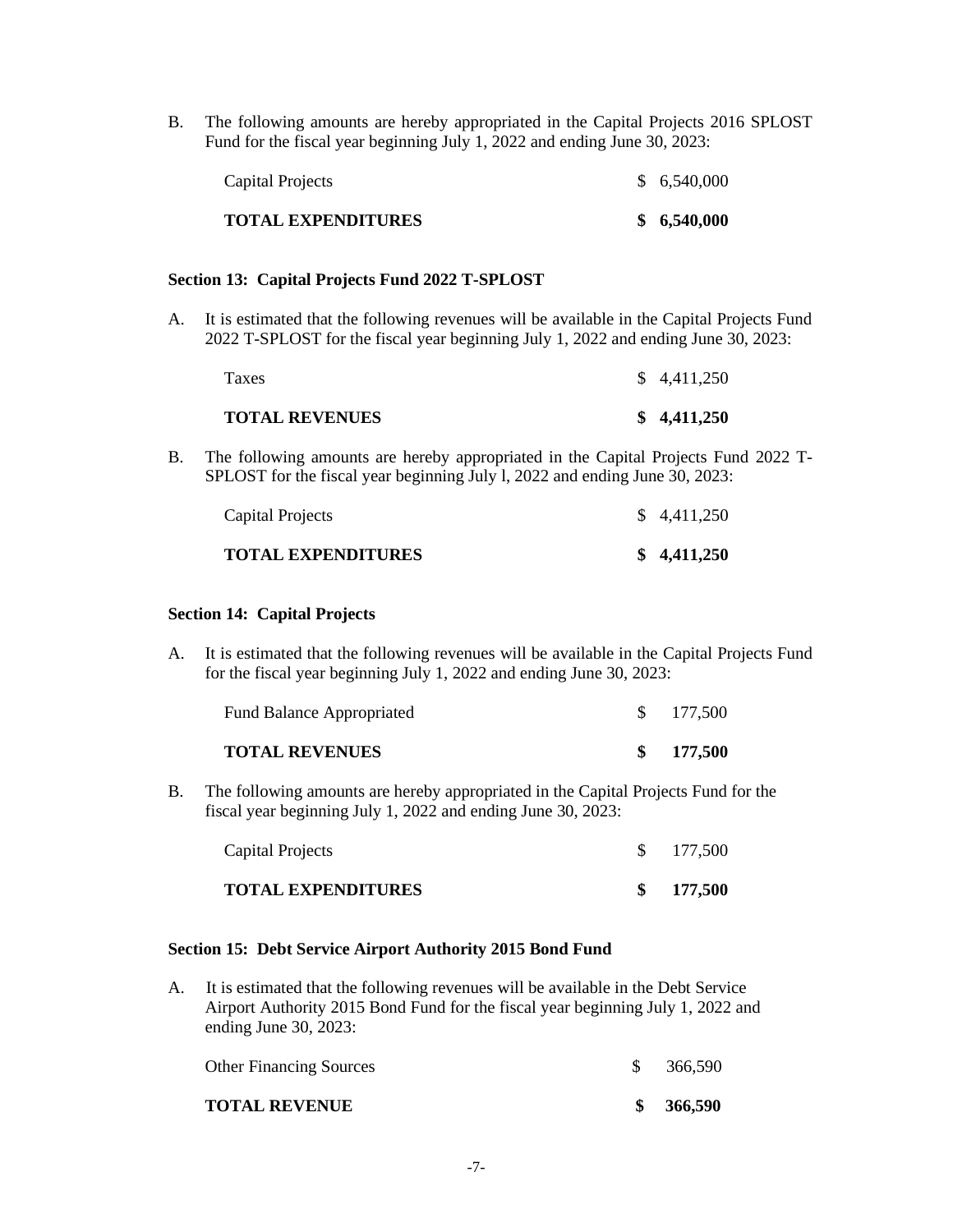B. The following amounts are hereby appropriated in the Debt Service Airport Authority 2015 Bond Fund for the fiscal year beginning July 1, 2022 and ending June 20, 2023:

| TOTAL EXPENDITURE | 366,590 |
|-------------------|---------|
| Debt Service      | 366,590 |

#### **Section 16: Debt Service 2022 T-SPLOST Fund**

A. It is estimated that the following revenues will be available in the Debt Service 2022 T-SPLOST Fund for the fiscal year beginning July 1, 2022 and ending June 30, 2023:

| Taxes                 | 431,945 |  |
|-----------------------|---------|--|
| <b>TOTAL REVENUES</b> | 431,945 |  |

B. The following amounts are hereby appropriated in the Debt Service 2022 T-SPLOST Fund for the fiscal year beginning July 1, 2022 and ending June 30, 2023:

| Debt Service              | 431.945 |
|---------------------------|---------|
| <b>TOTAL EXPENDITURES</b> | 431,945 |

#### **Section 17: Debt Service 2016 SPLOST Fund**

A. It is estimated that the following revenues will be available in the Debt Service SPLOST Fund for the fiscal year beginning July 1, 2022 and ending June 30, 2023:

| \$3,052,500<br><b>Fund Balance Appropriated</b> |
|-------------------------------------------------|
|                                                 |

B. The following amounts are hereby appropriated in the Debt Service 2016 SPLOST Fund for the fiscal year beginning July l, 2022 and ending June 30, 2023:

| Debt Service              | \$3,052,500 |
|---------------------------|-------------|
| <b>TOTAL EXPENDITURES</b> | \$3,052,500 |

## **Section 18: GMA Lease Pool Fund**

A. It is estimated that the following revenues will be available in the GMA Lease Pool Fund for the fiscal year beginning July l, 2022 and ending June 30, 2023:

| 129.750<br>Interest<br>855.075<br><b>Other Financing Sources</b> | <b>TOTAL REVENUE</b> | 984,825 |
|------------------------------------------------------------------|----------------------|---------|
|                                                                  |                      |         |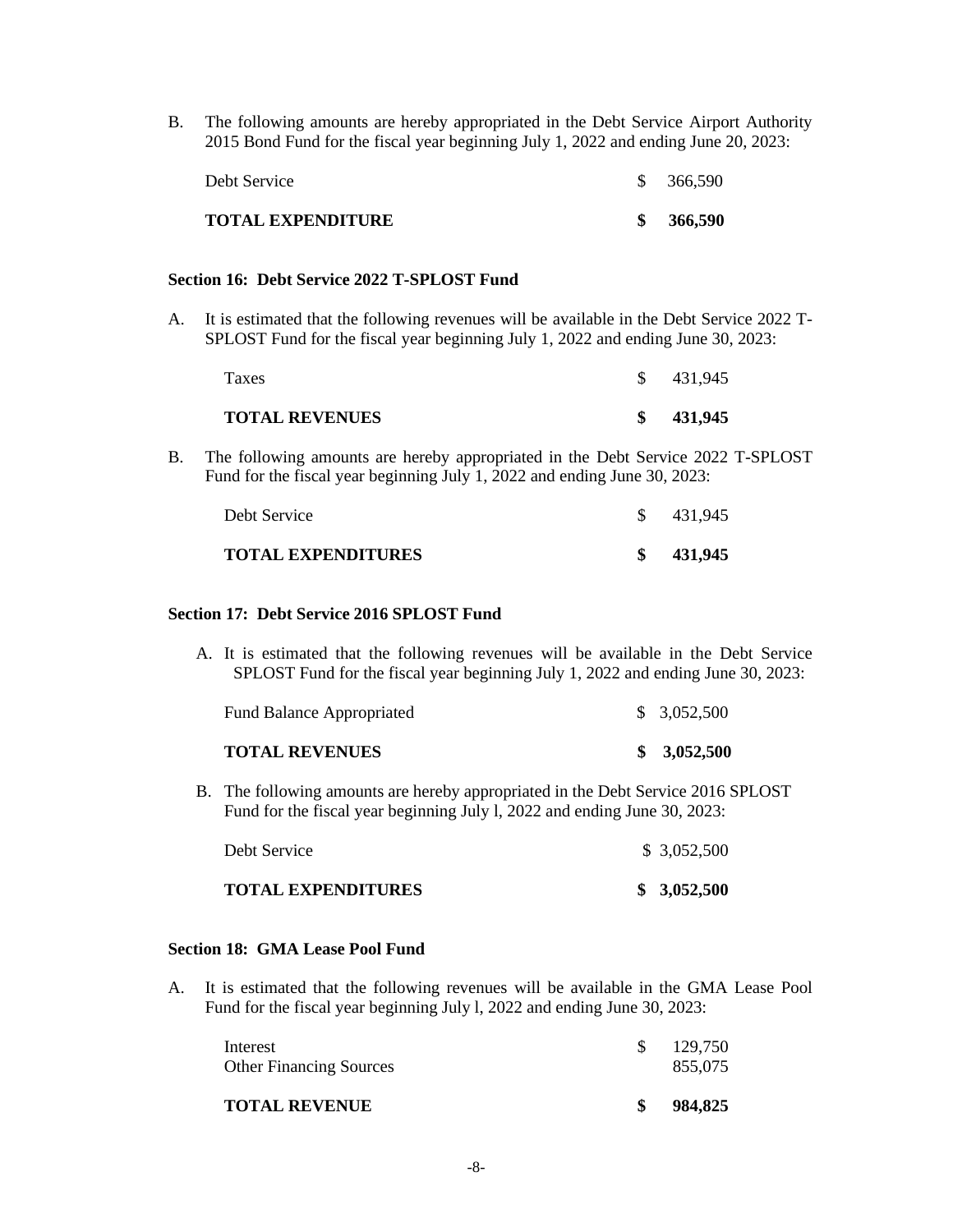B. The following amounts are hereby appropriated in the GMA Lease Pool Fund for the fiscal year beginning July l, 2022 and ending June 30, 2023:

| Deby Service       | 984,825 |
|--------------------|---------|
| TOTAL EXPENDITURES | 984,825 |

## **Section 19: Water System Fund**

C. It is estimated that the following revenues will be available in the Water System Fund for the fiscal year beginning July 1, 2022 and ending June 30, 2023:

| <b>TOTAL REVENUES</b>            | \$11,545,332 |
|----------------------------------|--------------|
| <b>Charges for Services</b>      | 9.260.000    |
| <b>Fund Balance Appropriated</b> | \$2,285,332  |

D. The following amounts are hereby appropriated in the Water System Fund for the fiscal year beginning July l, 2022 and ending June 30, 2023:

| \$11,545,332                |
|-----------------------------|
| 9,323,523                   |
| $\frac{1}{2}$ , 2, 221, 809 |
|                             |

## **Section 20: Workers Compensation Trust Fund**

A. It is estimated that the following revenues will be available in the Workers Compensation Trust Fund for the fiscal year beginning July l, 2022 and ending June 30, 2023:

| <b>TOTAL REVENUE</b>           | 849,219 |
|--------------------------------|---------|
| <b>Other Financing Sources</b> | 849,219 |

B. The following amounts are hereby appropriated in the Workers Compensation Trust Fund for the fiscal year beginning July l, 2022 and ending June 30, 2023:

| <b>TOTAL EXPENDITURES</b> | 849,219 |
|---------------------------|---------|
| <b>Employee Benefits</b>  | 849,219 |